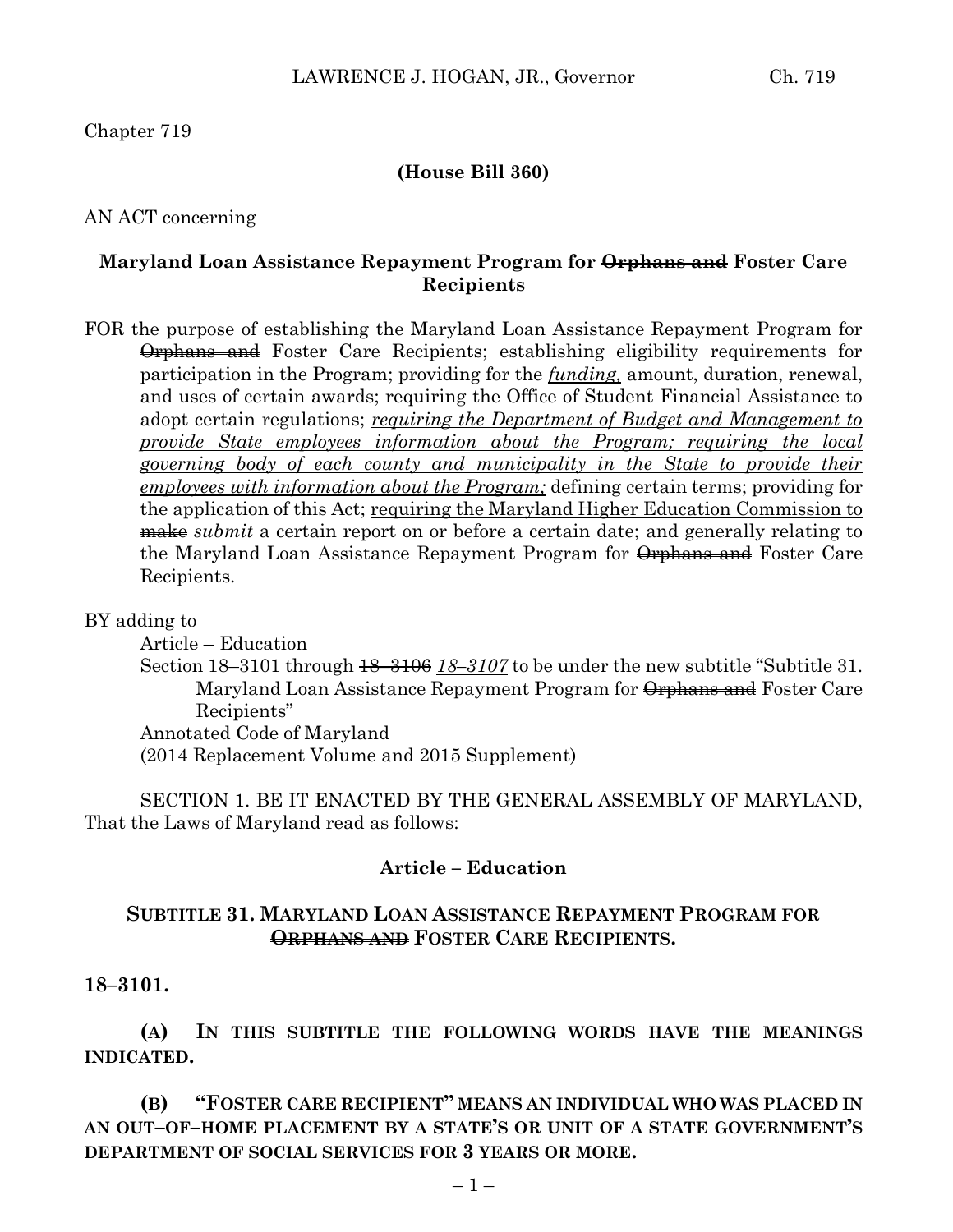**(C) "HIGHER EDUCATION LOAN" MEANS ANY LOAN FOR UNDERGRADUATE**  *OR GRADUATE***, PROFESSIONAL, OR GRADUATE STUDY THAT IS OBTAINED FOR TUITION, EDUCATIONAL EXPENSES, OR LIVING EXPENSES FROM:**

**(1) AN INSTITUTION OF HIGHER EDUCATION, GOVERNMENT, OR COMMERCIAL SOURCE; OR**

**(2) AN ORGANIZATION, AN INSTITUTION, AN ASSOCIATION, A SOCIETY, OR A CORPORATION THAT IS EXEMPT FROM TAXATION UNDER § 501(C)(3) OR (4) OF THE INTERNAL REVENUE CODE OF 1986.**

**(D) "ORPHAN" MEANS A CHILD WHO HAS BEEN LEGALLY DETERMINED NOT TO HAVE PARENTS BECAUSE OF THE PARENTS':**

- **(1) DEATH OR DISAPPEARANCE;**
- **(2) ABANDONMENT OR DESERTION OF THE CHILD; OR**
- **(3) SEPARATION FROM THE CHILD.**

**(E) (D) "PROGRAM" MEANS THE MARYLAND LOAN ASSISTANCE REPAYMENT PROGRAM FOR ORPHANS AND FOSTER CARE RECIPIENTS.**

### **18–3102.**

**(A) THERE IS A MARYLAND LOAN ASSISTANCE REPAYMENT PROGRAM FOR ORPHANS AND FOSTER CARE RECIPIENTS IN THE STATE.**

**(B) THE OFFICE SHALL ASSIST IN THE REPAYMENT OF HIGHER EDUCATION LOANS OWED BY AN ORPHAN OR A FOSTER CARE RECIPIENT WHO:**

**(1) IS EMPLOYED ON A FULL–TIME OR PART–TIME BASIS** *FOR A MINIMUM OF 20 HOURS PER WEEK* **BY THE STATE OR A COUNTY OR MUNICIPALITY OF THE STATE;**

**(2) RECEIVED A GRADUATE, PROFESSIONAL, OR AN UNDERGRADUATE** *OR A GRADUATE* **DEGREE FROM AN A PUBLIC** *AN* **INSTITUTION OF HIGHER EDUCATION IN THE STATE; AND**

**(3) MEETS ANY OTHER REQUIREMENT ESTABLISHED BY THE OFFICE.**

**(C) AN APPLICANT FOR ASSISTANCE IN THE REPAYMENT OF A COMMERCIAL LOAN SHALL DEMONSTRATE TO THE OFFICE THAT THE COMMERCIAL LOAN WAS**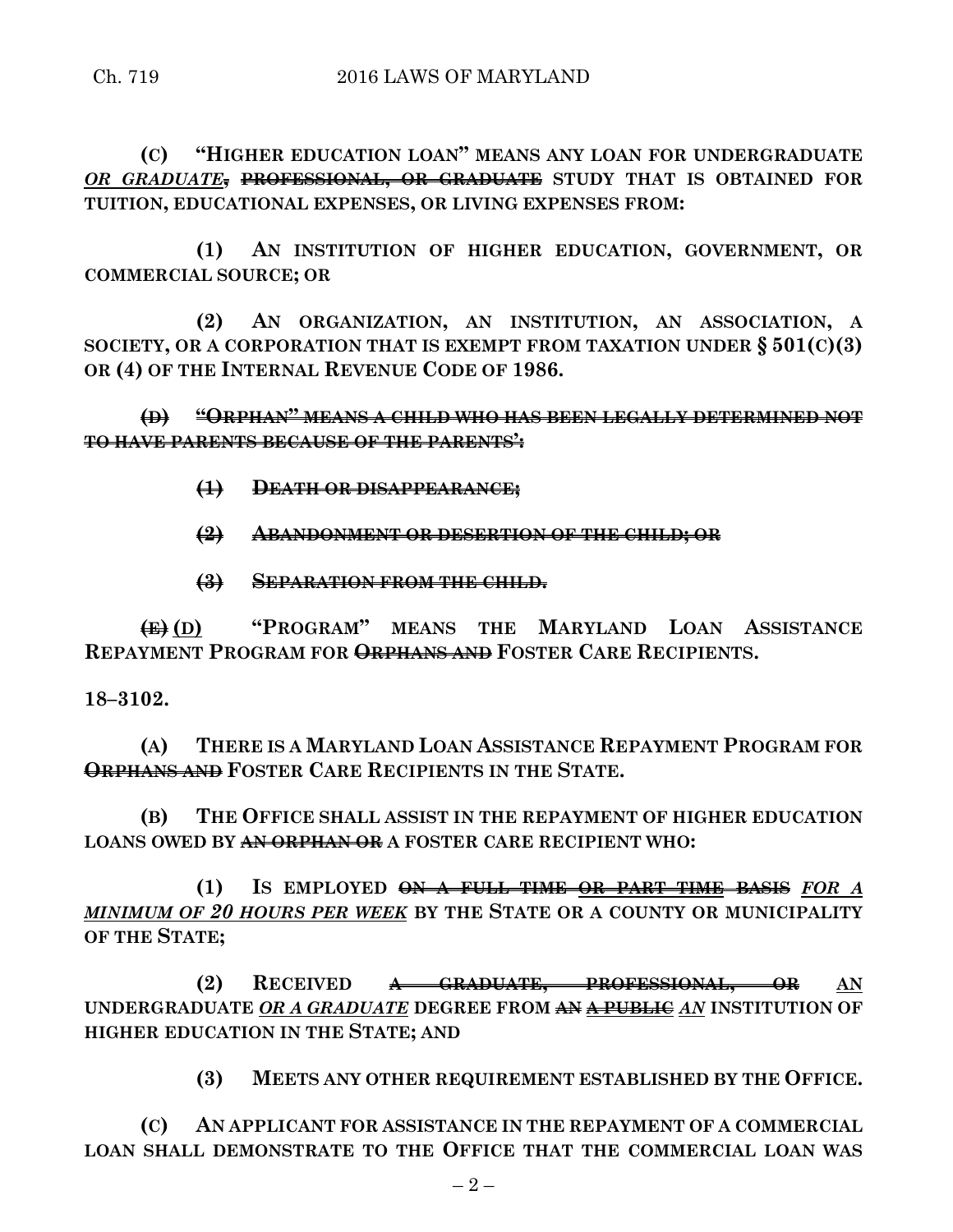**USED FOR TUITION, EDUCATIONAL EXPENSES, OR LIVING EXPENSES FOR GRADUATE, PROFESSIONAL, OR UNDERGRADUATE** *OR GRADUATE* **STUDY.**

**(D) ASSISTANCE IN THE REPAYMENT OF A LOAN FROM AN ENTITY SET FORTH IN § 18–1601(C)(2) OF THIS TITLE SHALL REQUIRE THE APPROVAL OF THE OFFICE.**

**18–3103.**

**THE** *(A) SUBJECT TO THE AVAILABILITY OF FUNDS APPROPRIATED UNDER SUBSECTION (B) OF THIS SECTION, THE* **AWARD AMOUNT UNDER THE PROGRAM SHALL BE EQUAL TO** *THE LESSER OF:*

*(1) \$5,000; OR*

*(2)* **10% OF THE ELIGIBLE INDIVIDUAL'S TOTAL HIGHER EDUCATION LOAN DEBT FOR EACH YEAR THE INDIVIDUAL QUALIFIES FOR THE PROGRAM.**

*(B) THE GOVERNOR ANNUALLY SHALL INCLUDE AN APPROPRIATION OF \$100,000 IN THE STATE BUDGET FOR THE COMMISSION TO DISBURSE ASSISTANCE UNDER THIS SUBTITLE.*

**18–3104.**

**(A) EACH RECIPIENT OF AN AWARD UNDER THE PROGRAM MAY HOLD THE AWARD FOR 3 YEARS IF THE RECIPIENT:**

**(1) CONTINUES TO MEET THE QUALIFICATIONS SPECIFIED UNDER § 18–3102 OF THIS SUBTITLE; AND**

**(2) SIGNS AN AGREEMENT AT THE TIME OF THE AWARD TO REMAIN EMPLOYED BY THE STATE OR A COUNTY OR MUNICIPALITY OF THE STATE FOR AT LEAST 1 YEAR AFTER THE EXPIRATION OF THE TERM OF THE AWARD.**

**(B) EACH AWARD UNDER THE PROGRAM SHALL BE RENEWABLE ON THE EXPIRATION OF THE TERM OF THE AWARD.**

**18–3105.**

**AN AWARD UNDER THE PROGRAM SHALL BE USED ONLY FOR REPAYMENT OF THE HIGHER EDUCATION LOANS OWED BY THE RECIPIENT.**

**18–3106.**